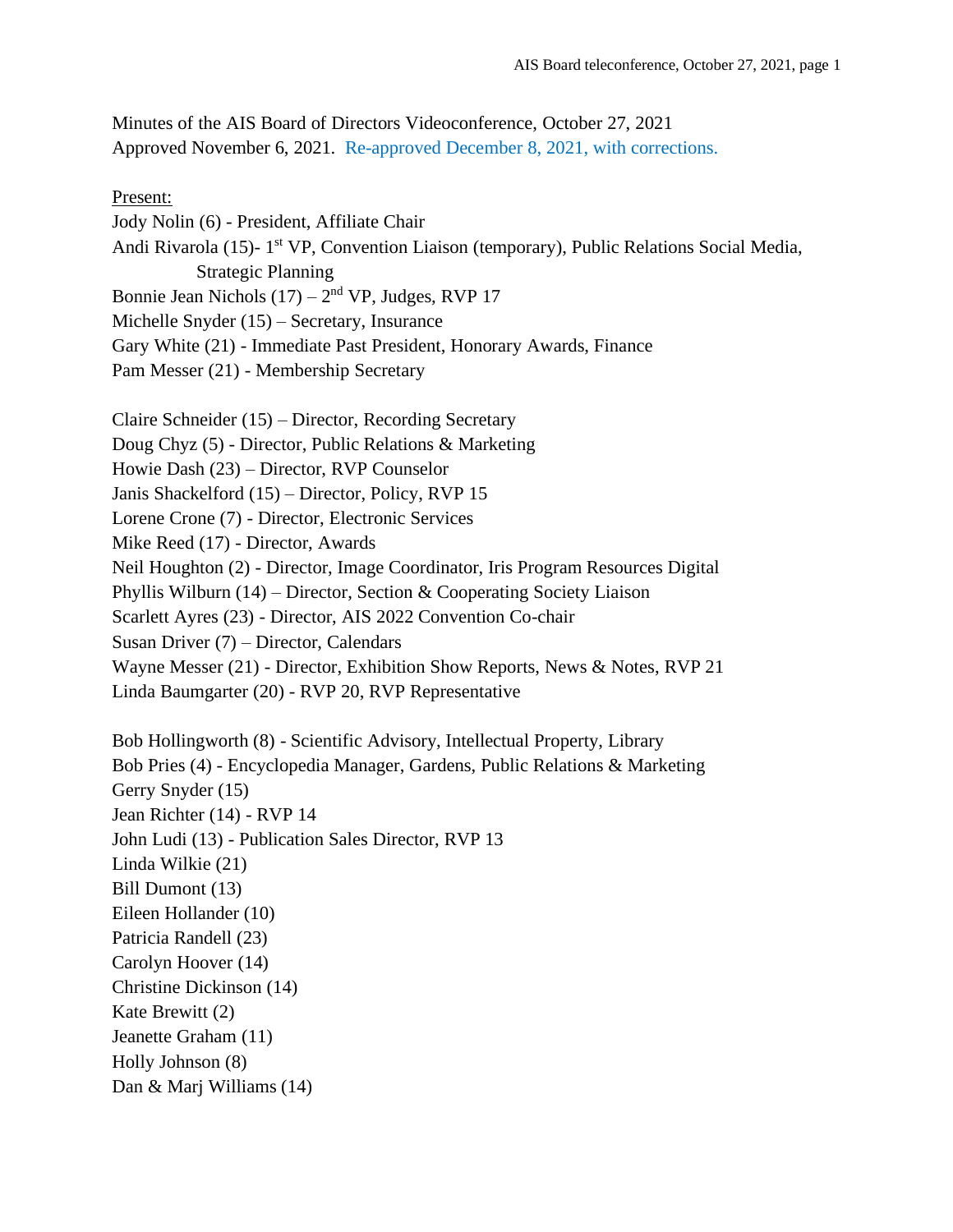The meeting was called to order on Zoom at 5:01 pm PDT. A quorum was present.

1. Motion 1: to approve the minutes with corrections of the AIS Board Meeting, September 25, 2021. Motion by Michelle Snyder and seconded by Howie Dash. Motion passed.

# **FALL REPORTS for October**

2. Calendars - Susan Driver

An electronic report was posted, information only. The 2023 calendar is complete except for the 3-year calendar page. A bid has been obtained from Sundance Press for 750 copies.

### 3. Electronic Services/Website - Wayne Messer

Wayne posted an electronic report with a thorough study of the statistics for unique visitors, number of visits, pages, hits, and bandwidth. As of mid-October for the year 2021, there were 79,000 unique visitors making 135,000 visits with over five million hits. The number of visits to the website in May was more than 20,000 made by almost 13,000 unique visitors. By far, the most useful page on the website in October is gardeners/care [of bearded irises] with over 1400 views. The average visitor is on our website for 187 seconds. Since changing to the new website, a number of pages have been added: judges, volunteers, guest iris requests and the Centennial celebration. Wayne suggested the addition of a page for the AIS Library. A suggestion was to add links on the page for iris care to the section and cooperating societies. He suggested the addition of a page for the AIS Library. A suggestion was to add links on the page for iris care to the section and cooperating societies.

The new website has been live for a little more than two years, which is 14 years in "internet time," making it appropriate to give the website a thorough review. For example, making sure all the links work and that names and contact information of chairs and committees are up to date. Wayne suggested using volunteers to be in charge of the upkeep of various iris pages. He challenged everyone to review the website and send him suggestions of what else could be added to make the website more useful and appealing.

### 4. Library - Will Plotner (absent) and Bob Hollingworth

An electronic report was posted with an update by Bob, Andi Rivarola and Gary White. The transition from a library operated with paper and pencil to electronic and digital presents major challenges. The purchase and installation of computers, printer, scanner, electronic storage, WIFI, and Internet are top priorities. Once set up, the next challenge will be to inventory the contents of the library and after that to begin digitizing and preserving the material. Slides need to be digitized. Medals, art works, and other non-paper items need to be preserved and possibly arranged into displays for use at conventions and other AIS events. Janet Smith has been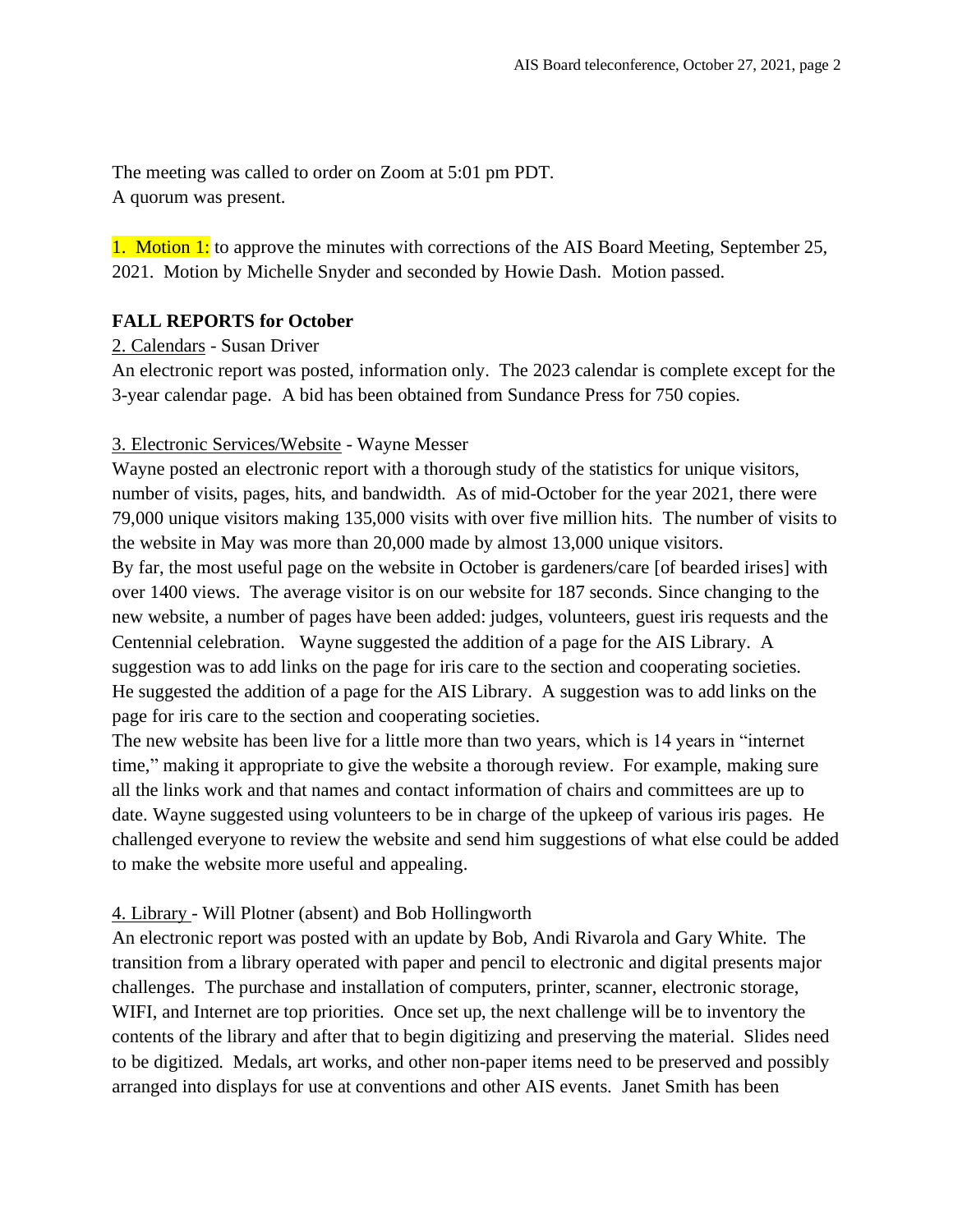scanning slides but it is unclear if an inventory of the slides and their scans exists and if so, where it is located. Andi's photos and travelogue of the library and its contents emphasized the magnitude of these challenges.

The library is located on the top floor of a commercial building in Molalla. It was recommended to continue the lease in this space for two years. There are numerous file cabinets filled with all sorts of material, e.g., catalogs, correspondence. Again, it was stressed how important an inventory of the library contents would be. Because the library is becoming electronic-based, it will be easier to list or post library content on the AIS wiki-encyclopedia. There was a request for the library to publish guidelines for receiving materials, including a method for people and families to donate personal materials, such as hybridizing diaries, to the library.

The correct spelling is The Sidney P. DuBose and Ben R. Hager American Iris Society Memorial Library. The library is supported by the AIS Foundation.

Members of the Library Committee are Jody Nolin, Andi Rivarola, Gary White, Bonnie Nichols, Jill Bonino, and the ad-hoc committee members are Bob Pries with Will Plotner. Will Plotner is also the temporary librarian and Bob Hollingworth is chair of the committee.

### 5. Membership - Pam Messer

An electronic report was posted, information only. As of October 1, there are 2234 print only members, 90 youth members, 270 e-members, plus other categories for a total of 3115 AIS members. Membership in 2020 was 3750.

### 6. Membership Development - Andi Rivarola

An electronic report was posted, information only. The AIS Board of Directors approved the 2022 membership drive at a previous meeting. Details of the membership drive will be posted in *Irises: The Bulletin* and *News & Notes.*

### 7. *News & Notes* - Wayne Messer

An electronic report was posted, information only. A move for the World of Irises blog notifications to Constant Contact (our service for News & Notes) from Google Feedburner is being explored.

### 8. Social Media - Andi Rivarola

An electronic report was posted, information only. AIS has a world-wide electronic presence via Facebook Iris Lovers, Instagram, Twitter, and the World of Irises Blog. The top five membership cities for Facebook Iris Lovers are Los Angeles, Moscow (Russia), New York City, Phoenix, and Fort Worth. With over 15,000 Facebook members, Andi said keeping up with new member requests is a major challenge and asked for volunteers to help. There was a clarification that a Facebook page is different from a Facebook group.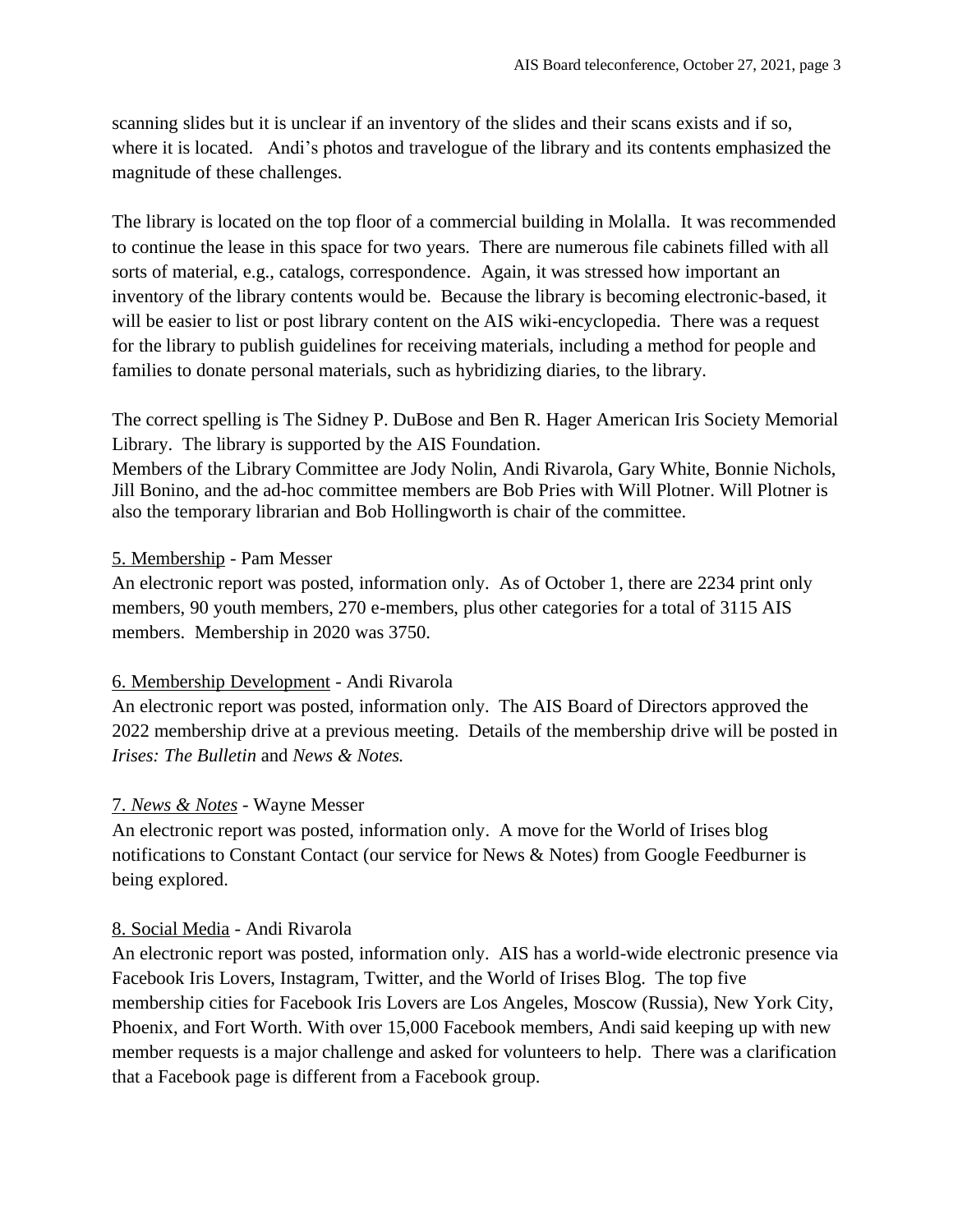Doug Chyz reported that he often finds positive comments and information about irises posted by non-AIS members on social media. He suggested that we offer these non-AIS members a one-year AIS membership. Another suggestion was to collect these informational comments and publish them in *Irises: The Bulletin* and *News & Notes*.

9. Symposium - Riley Probst (absent) No report.

10. Youth - Cheryl Deaton (absent) No report.

## **OLD BUSINESS**

11. Fall Report Schedule & Fall Meeting - Michelle Snyder

The reports scheduled for the Nov 6<sup>th</sup> meeting are Audit Committee, Convention Liaison, Finance Committee, Honorary Awards, Judges, Nominating Committee, President, Registrar, RVP Counselor, Storefront, and Treasurer. All reports need to be submitted to Michelle no later than November 2nd. Michelle will post the reports on AISDocs. Those people who miss the deadline will need to take 20 copies of their report to the November  $6<sup>th</sup>$  meeting.

The meeting will be a hybrid Zoom meeting (attendance in-person and remotely), details to be worked out by Janis Shackelford, Claire Schneider, Lorene Crone, and Andi Rivarola. Susan Driver will be the Motions Recorder using a laptop and projector.

A tentative agenda for the meeting November 6th: 7 am breakfast, 8 am meeting begins, 10 am break, 12 to 12:30 pm lunch, a break in the afternoon. There will be two executive sessions: one to elect the  $12<sup>th</sup>$  director and one to vote for honorary awards. This is the first time for an inperson Fall Meeting with only 11 reports which is to say, we don't know when the meeting will end. Maybe mid-afternoon or maybe after dinner. There was a discussion about the dinner situation: would it be provided by AIS in the hotel or dinner on our own? The answer to come later.

### **NEW BUSINESS**

12. AIS Credit Card - Lorene Crone

Lorene was advised to talk to Jill Bonino about the credit card.

### 13. Zoom Meeting Connections - Gerry Snyder

For security, the I.D. number for each AIS videoconference is randomly generated. Gerry would like us to use the same I.D. number for each meeting making it easier to log in. Several suggestions were made to make it easier to find the link before the meeting. Save all emails